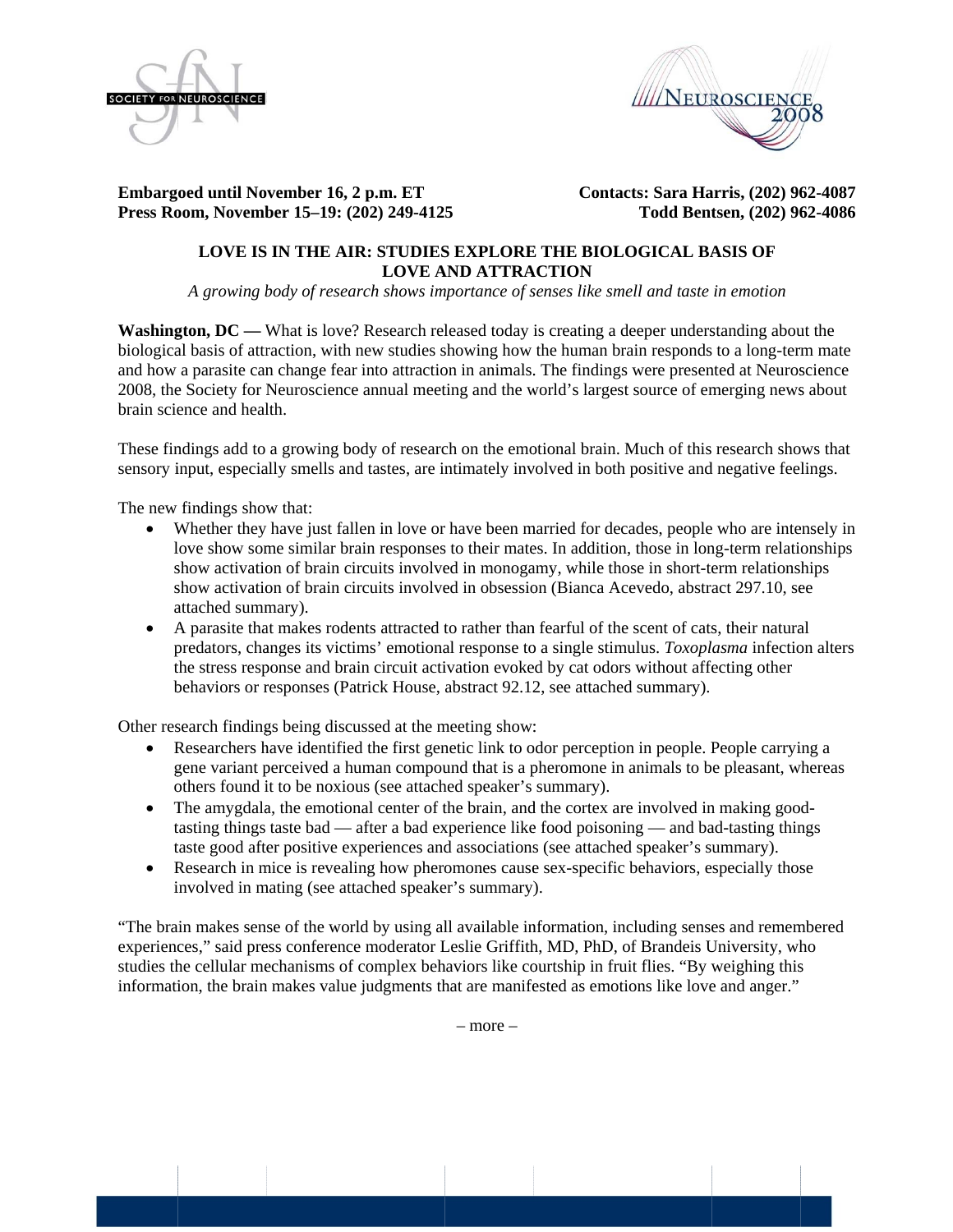### **Related Presentations:**

Presidential Special Lecture: **Sex and Smell**  Tuesday, November 18, 5:15–6:15 p.m., Washington Convention Center, Hall D

Minisymposium: **New Directions in Chemical Senses**  Sunday, November 16, 1:30–4 p.m., Washington Convention Center, Room 202B

# # #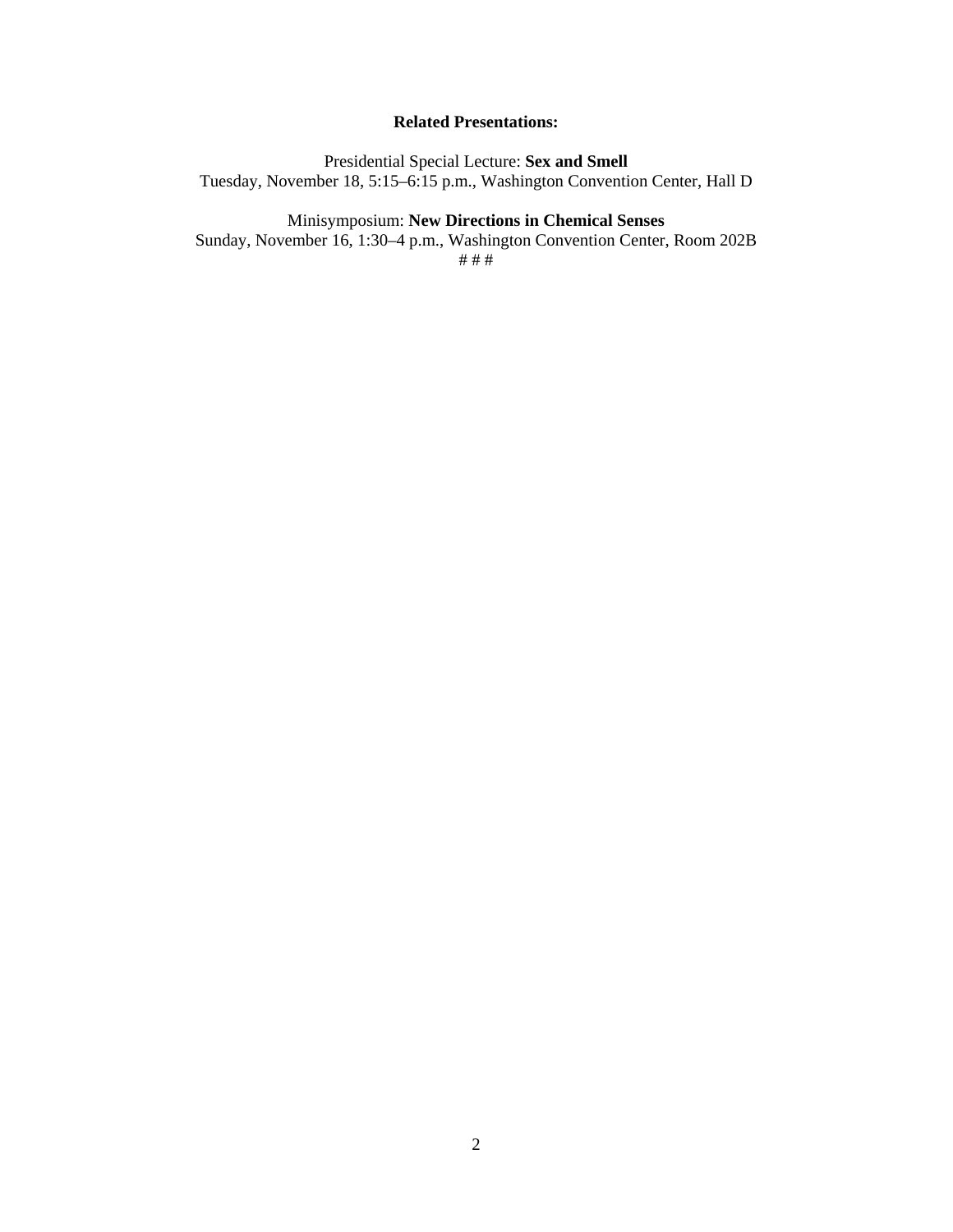**Abstract 297.10 Summary**

**Co-author: Helen Fisher, PhD (212) 744-9870 Rutgers University helenfisher@helenfisher.com New Brunswick, N.J.** 

**Similar Brain Responses in Those in Love for Many Years or Just Several Months**  *Long-term love also stimulates brain activity in regions involved in pair-bonding and pain relief*

New imaging research identifies a neural basis for life-long romantic love. The study, presented at Neuroscience 2008, the annual meeting of the Society for Neuroscience and the world's largest source of emerging news about brain science and health, shows that people who are intensely in love after many years of marriage show brain responses to their partners that are similar to those of people who have just fallen in love.

Researchers used functional magnetic resonance imaging to scan the brains of 10 women and seven men who reported that they were still intensely in love with their spouses after an average of 21 years of marriage. While being scanned, participants were shown images of their spouses and other individuals. The researchers previously performed a similar study with 10 women and seven men who had fallen in love on average seven months before the experiment.

For participants in long-term and short-term relationships, viewing images of romantic partners stimulated activity in brain regions that are associated with motivation to win rewards, like the caudate and putamen, and the ventral tegmental area, a brain region activated by addictive drugs.

However, only those in long-term relationships showed activity in brain regions that have been shown in animal studies to be important for the formation of monogamous pair-bonds. In addition, those in longterm relationships showed activity in brain regions associated with feelings of calmness and pain suppression, whereas those in short-term relationships showed activity in brain regions associated with obsessive thought and intense focus.

 "These results suggest that those who experience long-term romantic love continue to crave union with their spouses and remain highly motivated to maintain, enhance, and protect their relationships — like those in early-stage, intense romantic love. Their spouses continue to be sources of reward and wellbeing," said Helen Fisher, PhD, at Rutgers University, who was involved in the study.

Scientific Presentation: Sunday, November 16, 2–3 p.m., Washington Convention Center, Hall A-C

<sup>297.10,</sup> Neural correlates of long-term pair-bonding in a sample of intensely in-love humans

B. P. ACEVEDO<sup>1</sup>, A. ARON<sup>1</sup>, H. FISHER<sup>2</sup>, \*L. L. BROWN<sup>3</sup>; <sup>1</sup>State Univ. of New York, Stony Brook, Stony Brook, NY; <sup>2</sup>Anthrop., Rutgers Univ., New Brunswick, NJ; <sup>3</sup>Dept Neurol., Albert Einstein Col. Med., Bronx, NY

TECHNICAL ABSTRACT: This study examined neural correlates of romantic love among individuals in long-term pair-bonds using functional magnetic resonance imaging (fMRI; BOLD response). One question was how being "in love" in a long-term relationship (> 10 years) differs from the early stages of intense romantic love (1-17 mos.; Aron et al., 2005; Bartels & Zeki, 2000). Procedures used in Aron et al. (2005) were replicated and additional stimuli were used to control for closeness and familiarity. Ten females and 7 males (mean ages: 51 and 55 years, respectively) who reported being intensely in love with a long-term spouse (married mean of  $21.4 \pm 5.89$  years) underwent fMRI scanning while they viewed face images of their partner and controls, interspersed with a distraction-attention task. Control images were a high-familiar, neutral person; a low-familiar, neutral person; and a close friend or sibling. Group activation specific to the long-term partner compared to each of the control conditions occurred in dopamine rich regions associated with reward and motivation in mammals. Specifically, significant activations appeared in the right ventral tegmental area, and the ventral striatum/pallidum. Other activations occurred in serotonin-rich areas, the median and dorsal raphe nuclei, consistent with data from monogamous pair-bonding studies in voles (Lim, Nair, & Young, 2005). The results show that in some human individuals, being "in love" with a long-term partner is similar to early-stage romantic love because ventral midbrain areas were affected under the various control conditions. In addition, activation was found in brain areas implicated by animal studies to be involved in mammalian pair-bonding, or more generally, social affiliation. These additional areas may be part of a human attachment system. We conclude that this group of individuals revealed both early attraction and attachment brain systems whose activity is important for reproductive behavior and the establishment and maintenance of pair-bonds in humans.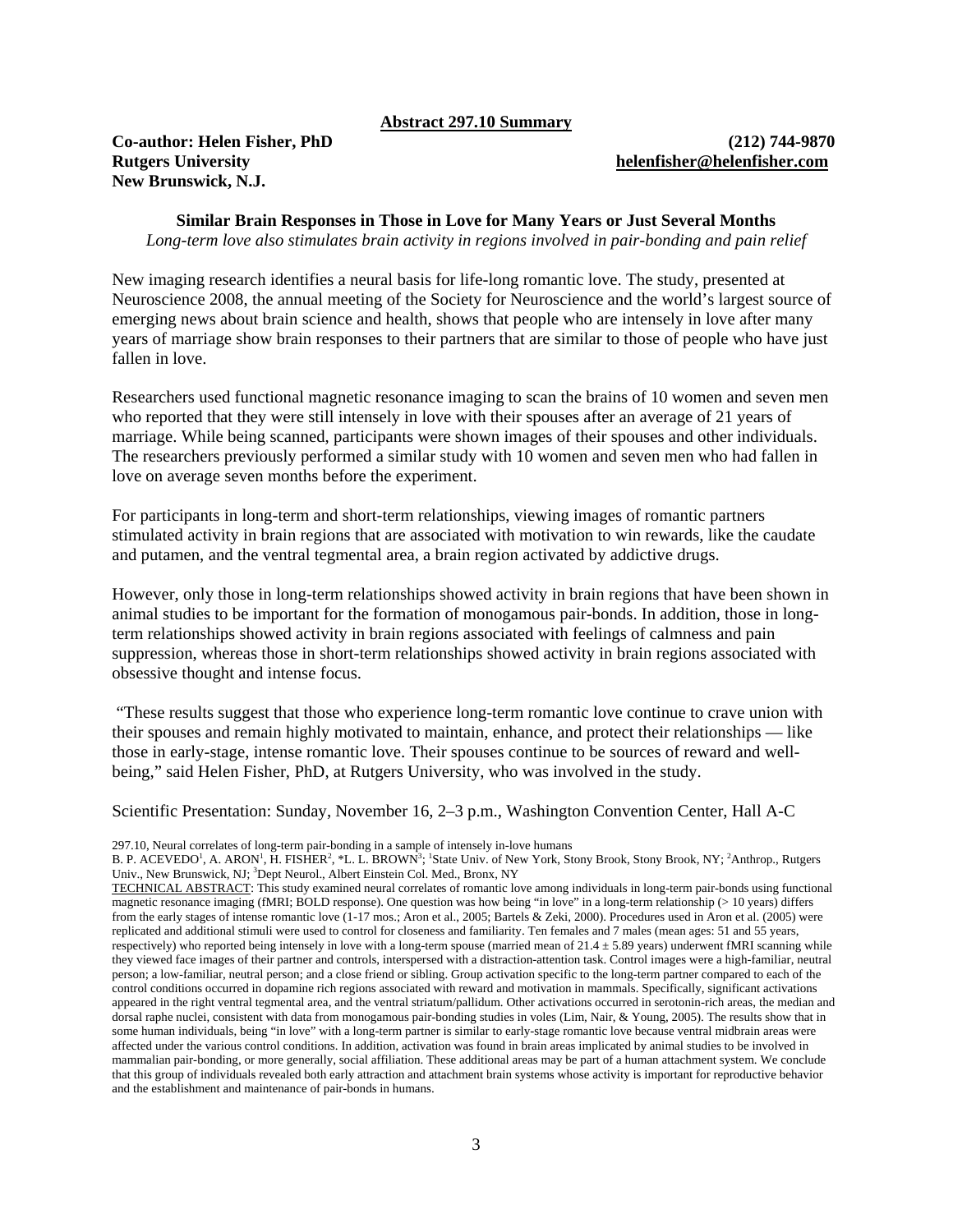**Abstract 92.12 Summary**

**Lead author: Patrick House (650) 723-3260 Stanford University pathouse@stanford.edu Palo Alto, Calif.** 

# **Research Investigates How Parasite Converts Fear to Attraction**

*Findings may help explain biological basis of emotion*

New animal research shows how a parasite converts fear to attraction. The study, presented at Neuroscience 2008, the annual meeting of the Society for Neuroscience and the world's largest source of emerging news about brain science and health, addresses the brain mechanism by which the single-celled parasite *Toxoplasma gondii* makes infected rodents attracted to, rather than fearful of, the scent of their natural predators, cats. The findings may help explain the biological bases of two different emotions.

*Toxoplasma* infection affects rodent behavior in a targeted way — altering their behavioral response only to cats and their scent. "*Toxoplasma* turns a strongly innate, hard-wired behavior on its head, and in its place leaves a suicidal attraction toward one of a rat's most feared, ecologically relevant predators," said Patrick House, from Stanford University, who was involved in the study. This behavioral effect is beneficial to *Toxoplasma* — infected rodents are presumably more likely to be caught and consumed by cats, and *Toxoplasma* relies on the cat digestive system for reproduction.

Rats exposed to cat odor normally show increases in the stress hormone corticosterone. However, the researchers found that rats exposed to *Toxoplasma* showed reduced corticosterone responses to cat odor and environments associated with cats. Infected rats also showed altered activation of brain regions involved in fear and increased activation of brain regions involved in attraction.

"These findings support the idea that for the rat, *Toxoplasma* is shifting the emotional salience of the detection of the cat. They also suggest that fear and attraction might lie on the same spectrum, or at least that the emotional processing of fear and attraction are not entirely unrelated," House said.

Many humans carry *Toxoplasma*, largely due to consumption of undercooked meat or unwashed vegetables, but potentially also due to contact with cat litter. In humans, *Toxoplasma* exposure is most dangerous to developing fetuses. However, some research links exposure to *Toxoplasma* with schizophrenia and risk-taking behavior.

The research was supported by the Stanley Medical Research Institute.

Scientific Presentation: Saturday, November 15, 4–5 p.m., Washington Convention Center, Hall A-C

92.12, Latent Toxoplasma infection in rodents reduces corticosterone secretion in response to cat pheromones

P. K. HOUSE, \*A. VYAS, R. M. SAPOLSKY; Dept Biol, Stanford Univ., Stanford, CA

TECHNICAL ABSTRACT: The Protozoan parasite Toxoplasma gondii converts the innate aversion of rats for bobcat urine into attraction, which should increase the likelihood of a cat predating a rat. This is thought to reflect adaptive behavioral manipulation by Toxoplasma, in that the parasite, while capable of infecting rats, reproduces sexually only in the guts of cats. Exposure of rodents to predator odor induces secretion of glucocorticoids, the adrenal steroid hormones released during stress. Corticosterone is the primary glucocorticoid hormone in rats; and has been postulated to play an important part in organizing behavioral response to predator odor. We investigated if behavioral manipulation of antipredator behavior by Toxoplasma involved manipulation of corticosterone secretion.

Male Long-Evans rats were injected with 7.5 million tachyzoites. Blood was collected through tail vein puncture 9 weeks after infection. Infection reduced the amount of circulating corticosterone, both at baseline and after exposure to cat odor. Moreover, infection reduced corticosterone secretion in condition place aversion tasks, even when no actual predator odor was present. We are currently expanding these observations by measuring activation of paraventricular and ventromedial hypothalamus, using immediate early gene markers. Our observations are in agreement with idea that Toxoplasma infection causes a specific change in emotional processing of predator odor.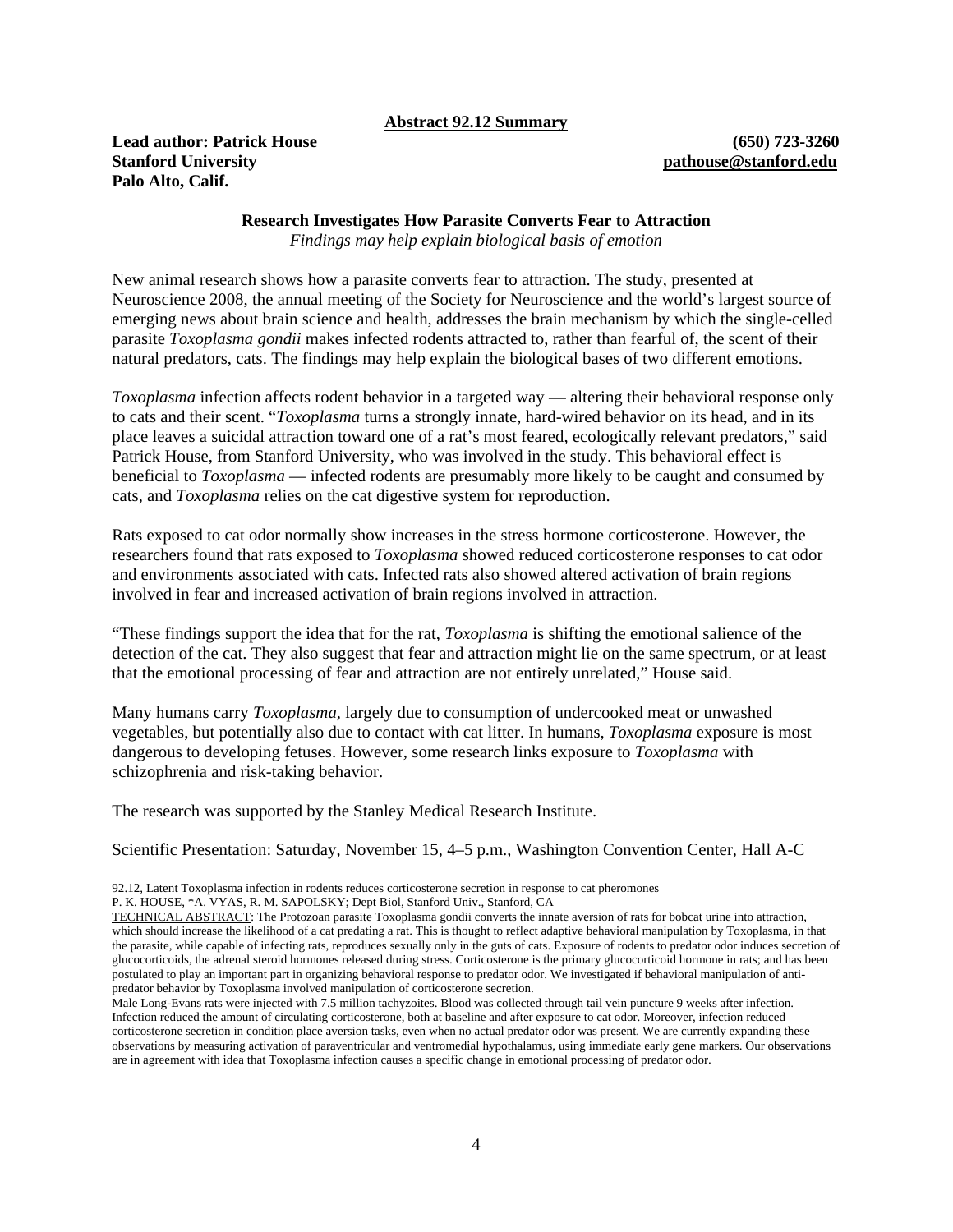**Speaker's Summary**

**Speaker: Hiroaki Matsunami, PhD (919) 684-2777 Duke University [matsu004@mc.duke.edu](mailto:matsu004@mc.duke.edu) Durham, N.C.** 

**Genetic Variation and Human Odor Perception** (204.3) Minisymposium: New Directions in Chemical Senses Sunday, November 16, 1:55–2:15 p.m., Washington Convention Center, Room 202B

Androstenone and the related compound androstadienone are sex steroid-derived compounds that are proposed to be human pheromones, chemicals that can affect innate behaviors or hormonal levels. Androstenone is a known pheromone in pigs, is present at high concentrations in the saliva of male pigs, and facilitates a receptive mating stance of females in heat. Androstenone is also present in human secretions such as saliva, sweat and urine. Olfactory exposure to androstenone and androstadienone can induce physiological responses in both men and women. The evidence that androstenone and androstadienone act as pheromones to modulate human behavior is intriguing, but controversial.

Individual differences in the perception of various odors can be found in everyday life. One of the most striking examples of variability in smell perception is that of androstenone, which is variously perceived by different individuals as offensive ("sweaty, urinous"), pleasant ("sweet, floral") or odorless. While experience can greatly influence olfactory perception, there is evidence that prior exposure is not the whole story. Observations of very young infants show they pay selective attention to different smells, suggesting an innate predisposition for some olfactory responses. In addition, as reported from twin studies, sensitivity to androstenone may have a genetic basis: The ability of one monozygotic twin to detect androstenone is highly predictive of the same ability in the second twin. Studies on the loss of perception to certain odorants provide perhaps the best evidence for an effect of genes on variability in smell perception. In addition, as androstenone and androatadienone have been endorsed as a potential pheromone in humans, understanding their olfactory reception can also shed light on their pheromonal aspect and possibly demystify the authenticity of human pheromonal responses.

We asked whether variation of a single human gene can affect olfactory perception. We focused on genes encoding odorant receptors that bind to volatile chemicals in the olfactory neurons in the nose. Using a cell culture system, we showed that a human odorant receptor, OR7D4, is selectively activated by androstenone and androstadienone. Furthermore, we found two common types of this receptor, that we designate "RT" or "WM". While the "RT" type is activated by androstenone and androstadienone, the "WM" type showed severely impaired function. Since every person has two copies of the gene, each person can have one of three different combinations of the types, RT/RT, RT/WM, or WM/WM. With the help of over 400 subjects, we showed that humans with RT/WM or WM/WM genotypes were less sensitive to androstenone and androstadienone and found both odors less unpleasant than the RT/RT group, people with two copies of the functional gene. In addition, we found that humans with RT/RT tend to use words including "sickening" and "urine" to describe androstenone while humans with RT/WM or WM/WM tend to use the words like "vanilla" and "sweet" to describe the same chemical. This study demonstrates the first link between human odorant receptor gene variants and odor perception. The identification of a gene strongly correlated with the perception of these putatively phernomonal odors will permit future analysis of olfactory-induced behavioral and hormonal responses in humans. It will be interesting to ask whether people with the non-functional OR7D4 type, WM, differ from people with the OR7D4 RT/RT type in the neural and psychological effects induced by these odorous steroids. Our findings could also lead to the identification of chemical compounds that either block or activate OR7D4, and may have direct commercial relevance.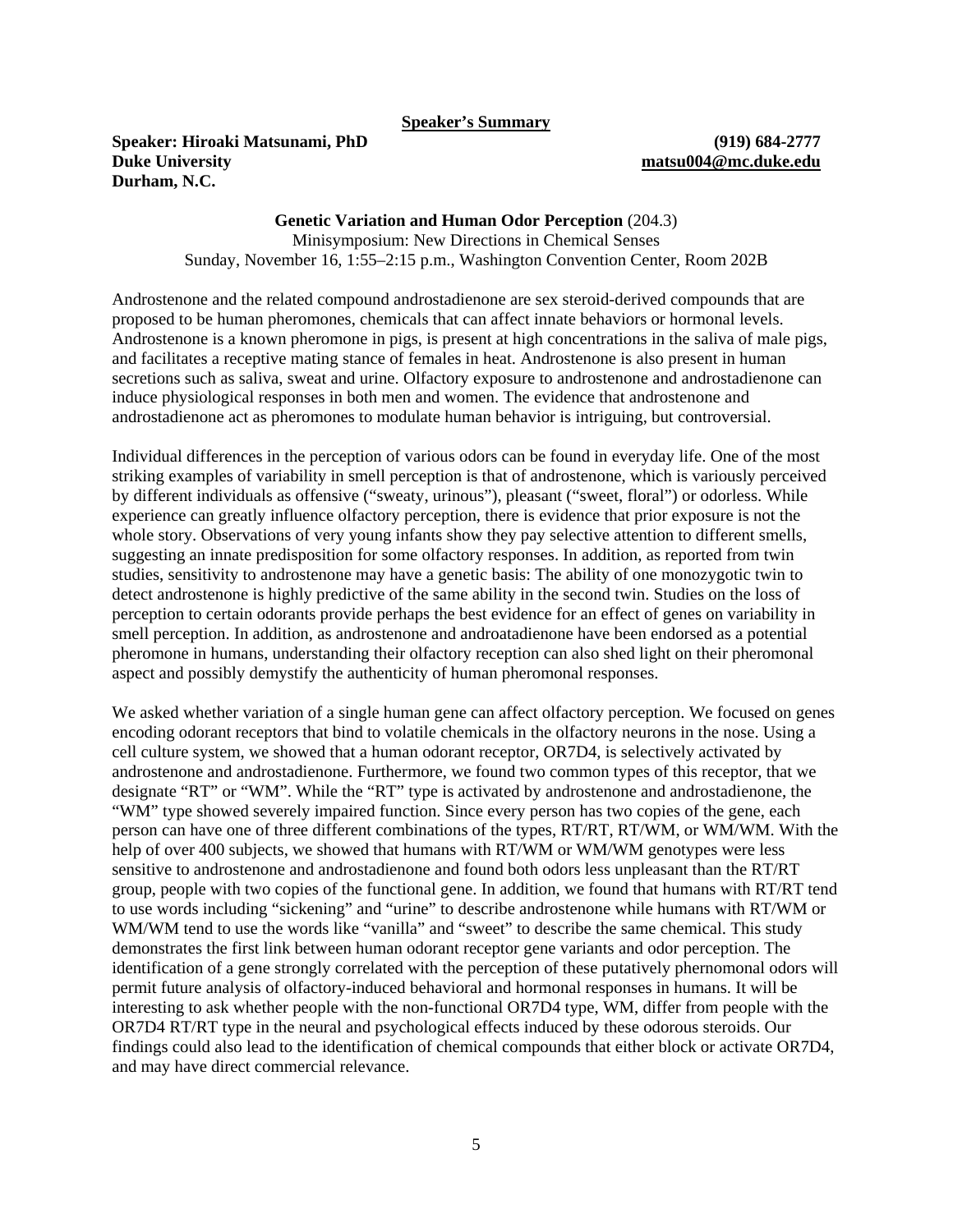**Speaker's Summary**

**Lead author: Donald Katz, PhD (781) 736-3221 Brandeis University [dbkatz@brandeis.edu](mailto:dbkatz@brandeis.edu) Waltham, Mass.** 

### **Dynamics of Taste Responses** (204.5)

Minisymposium: New Directions in Chemical Senses Sunday, November 16, 2:35–2:55 p.m., Washington Convention Center, Room 202B

Sometimes Bad Ain't Bad: Taste Perception and the Central Nervous System

A curious fact that has long been known about human beings: most will, from time to time, eat something decidedly unappetizing and declare it to be simply delicious. Witness (just two examples of many instances) the Dutch preoccupation with bitter licorice, and the insistence of many that coffee is best drunk unsweetened. These observations provide ample evidence that our judgments about a taste's palatability often have more to do with factors surrounding a tasting experience — memories of similar meals eaten previously, the ambiance of the restaurant in which the current meal is being eaten, or peer pressure — than with the taste itself.

Research from the lab of neuroscientist Don Katz at Brandeis University shows that the massive integration of information from which taste perception emerges is supported by a great deal of neural circuitry in cortex and the limbic system (notably the amygdala, the heart of the "emotional" brain). Activity in these brain regions, guided by but in turn transforming information from the tongue, determines whether an animal will decide to ingest a food or spit it out.

The Katz lab examines the ways in which a rat's amygdala and cortical neurons respond to tastes, and relates these responses to the animal's decisions about taste palatability. Katz and colleagues have shown that processing in these higher brain regions is indispensible for proper functioning of an animal's ability to recognize that a once palatable taste is in fact noxious — to recognize that a taste that causes food poisoning is to be avoided at all costs.

This amazing and evolutionarily important ability is summoned after a single bad experience with a taste. Many college students, for example, demonstrate exactly this ability after a night of bingeing on tequila. The students enjoy the tequila largely because their friends expect them to do so, end up vomiting (often repeatedly), and in later attempts are unable to stomach the taste or even smell of the drink.

In the process of learning from food poisoning, the amygdala leads the charge, telling the cortex what to think. It signals the updated palatability of the taste  $-$  from positive to negative  $-$  within 250 milliseconds of taste-to-tongue contact, and then communicates this update to cortex over the course of the next half second.

Katz and coworkers have shown that attention also has an impact on palatability (albeit a non-intuitive impact), and have gone on to show that, just as with the changes wrought by food poisoning, this impact arrives late in cortex. If a "day-dreaming" rat gets a taste on its tongue, it responds more strongly to that taste's palatability than it would if it were paying attention to that taste — another defense measure that helps an animal to avoid potentially deadly stimuli. As is true following food poisoning, the cortex gets the news of this updated palatability only after the taste has been processed for several hundred milliseconds.